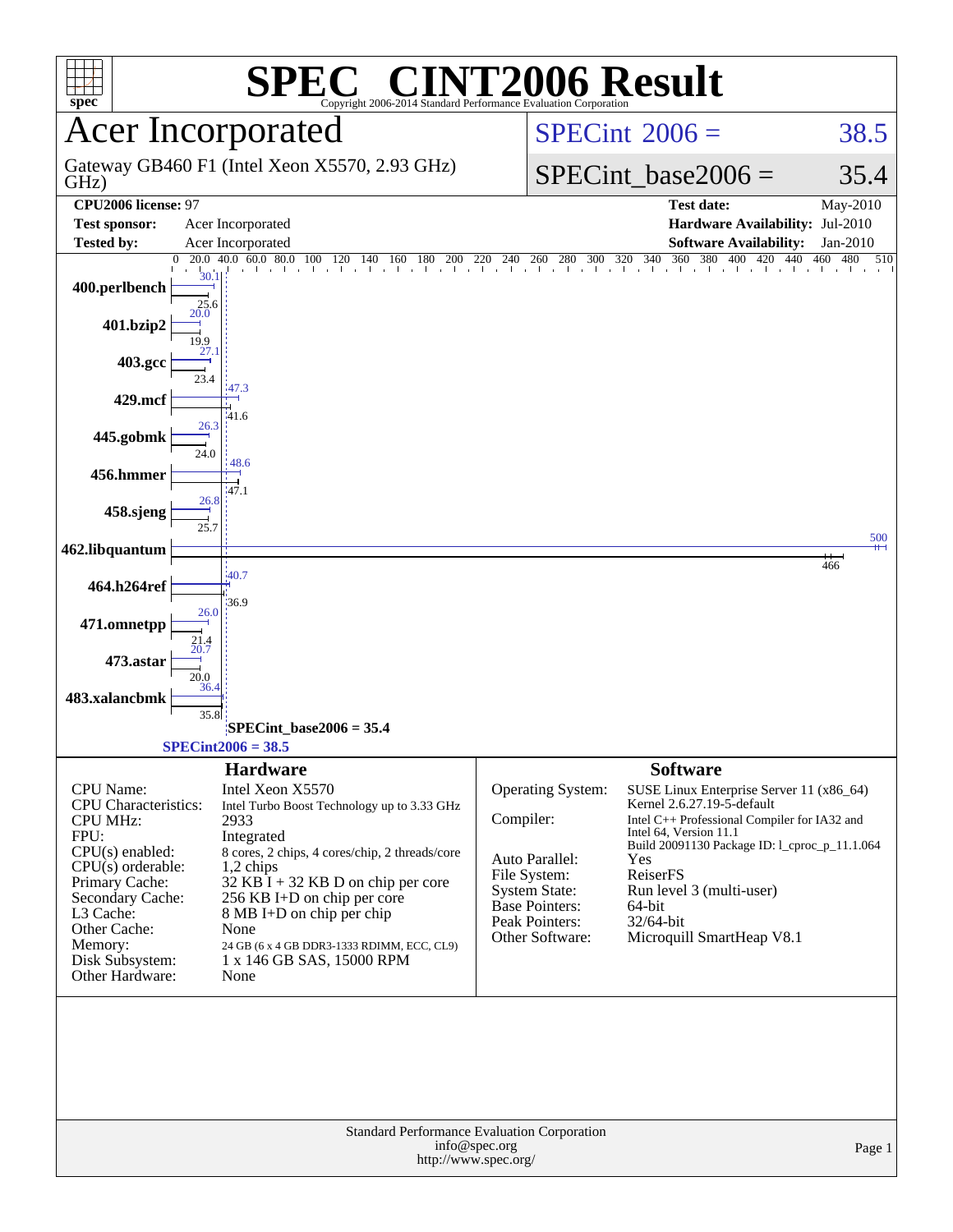

# Acer Incorporated

GHz) Gateway GB460 F1 (Intel Xeon X5570, 2.93 GHz)

 $SPECint2006 = 38.5$  $SPECint2006 = 38.5$ 

## SPECint base2006 =  $35.4$

#### **[CPU2006 license:](http://www.spec.org/auto/cpu2006/Docs/result-fields.html#CPU2006license)** 97 **[Test date:](http://www.spec.org/auto/cpu2006/Docs/result-fields.html#Testdate)** May-2010 **[Test sponsor:](http://www.spec.org/auto/cpu2006/Docs/result-fields.html#Testsponsor)** Acer Incorporated **[Hardware Availability:](http://www.spec.org/auto/cpu2006/Docs/result-fields.html#HardwareAvailability)** Jul-2010

**[Tested by:](http://www.spec.org/auto/cpu2006/Docs/result-fields.html#Testedby)** Acer Incorporated **[Software Availability:](http://www.spec.org/auto/cpu2006/Docs/result-fields.html#SoftwareAvailability)** Jan-2010

| <b>Results Table</b> |                                                                                                          |       |                |       |                |       |                |              |                |              |                |              |  |
|----------------------|----------------------------------------------------------------------------------------------------------|-------|----------------|-------|----------------|-------|----------------|--------------|----------------|--------------|----------------|--------------|--|
|                      | <b>Base</b>                                                                                              |       |                |       |                |       |                | <b>Peak</b>  |                |              |                |              |  |
| <b>Benchmark</b>     | <b>Seconds</b>                                                                                           | Ratio | <b>Seconds</b> | Ratio | <b>Seconds</b> | Ratio | <b>Seconds</b> | <b>Ratio</b> | <b>Seconds</b> | <b>Ratio</b> | <b>Seconds</b> | <b>Ratio</b> |  |
| 400.perlbench        | 382                                                                                                      | 25.6  | 383            | 25.5  | 382            | 25.6  | 325            | 30.1         | 325            | 30.1         | <u>325</u>     | <u>30.1</u>  |  |
| 401.bzip2            | 485                                                                                                      | 19.9  | 484            | 19.9  | 485            | 19.9  | 483            | 20.0         | 483            | 20.0         | <u>483</u>     | 20.0         |  |
| $403.\mathrm{gcc}$   | 344                                                                                                      | 23.4  | 343            | 23.5  | 344            | 23.4  | 299            | 26.9         | 294            | 27.4         | 297            | 27.1         |  |
| $429$ mcf            | 219                                                                                                      | 41.6  | 219            | 41.7  | 219            | 41.6  | 192            | 47.5         | 193            | 47.3         | 193            | 47.3         |  |
| $445$ .gobmk         | 437                                                                                                      | 24.0  | 437            | 24.0  | <u>437</u>     | 24.0  | 398            | 26.3         | 398            | 26.3         | 398            | 26.3         |  |
| 456.hmmer            | 198                                                                                                      | 47.1  | 198            | 47.0  | 198            | 47.1  | <u>192</u>     | 48.6         | 192            | 48.5         | 192            | 48.6         |  |
| $458$ sjeng          | 472                                                                                                      | 25.6  | 470            | 25.7  | 470            | 25.8  | 451            | 26.8         | 451            | 26.8         | 452            | 26.8         |  |
| 462.libquantum       | 44.4                                                                                                     | 466   | 44.8           | 462   | 43.6           | 475   | 41.6           | 498          | 41.0           | 505          | 41.4           | <b>500</b>   |  |
| 464.h264ref          | 598                                                                                                      | 37.0  | 599            | 36.9  | 600            | 36.9  | 544            | 40.7         | 543            | 40.8         | 543            | 40.7         |  |
| $471$ .omnetpp       | 292                                                                                                      | 21.4  | 292            | 21.4  | 292            | 21.4  | 240            | 26.0         | 240            | 26.1         | 240            | 26.0         |  |
| $ 473$ . astar       | 351                                                                                                      | 20.0  | 350            | 20.0  | 351            | 20.0  | 337            | 20.8         | 338            | 20.7         | 339            | 20.7         |  |
| 483.xalancbmk        | 193                                                                                                      | 35.8  | 192            | 35.9  | 193            | 35.8  | 189            | 36.6         | 189            | 36.4         | <u>189</u>     | 36.4         |  |
|                      | Results appear in the order in which they were run. Bold underlined text indicates a median measurement. |       |                |       |                |       |                |              |                |              |                |              |  |

#### **[Operating System Notes](http://www.spec.org/auto/cpu2006/Docs/result-fields.html#OperatingSystemNotes)**

 'ulimit -s unlimited' was used to set the stack size to unlimited prior to run OMP\_NUM\_THREADS set to number of cores KMP\_AFFINITY set to granularity=fine,scatter

#### **[Platform Notes](http://www.spec.org/auto/cpu2006/Docs/result-fields.html#PlatformNotes)**

 Fan speed set to full Speed (ie. Enterprise Blade mode) with Smart Blade Console through CMM (Chassis Management Module)

#### **[General Notes](http://www.spec.org/auto/cpu2006/Docs/result-fields.html#GeneralNotes)**

Binaries were compiled on SLES 10 with Binutils 2.18.50.0.7.20080502

 The Acer AB460 F1, and Gateway GB460 F1 are electronically equivalent. This result was measured on Gateway GB460 F1.

# **[Base Compiler Invocation](http://www.spec.org/auto/cpu2006/Docs/result-fields.html#BaseCompilerInvocation)**

[C benchmarks](http://www.spec.org/auto/cpu2006/Docs/result-fields.html#Cbenchmarks): [icc -m64](http://www.spec.org/cpu2006/results/res2010q3/cpu2006-20100608-11643.flags.html#user_CCbase_intel_icc_64bit_f346026e86af2a669e726fe758c88044)

[C++ benchmarks:](http://www.spec.org/auto/cpu2006/Docs/result-fields.html#CXXbenchmarks) [icpc -m64](http://www.spec.org/cpu2006/results/res2010q3/cpu2006-20100608-11643.flags.html#user_CXXbase_intel_icpc_64bit_fc66a5337ce925472a5c54ad6a0de310)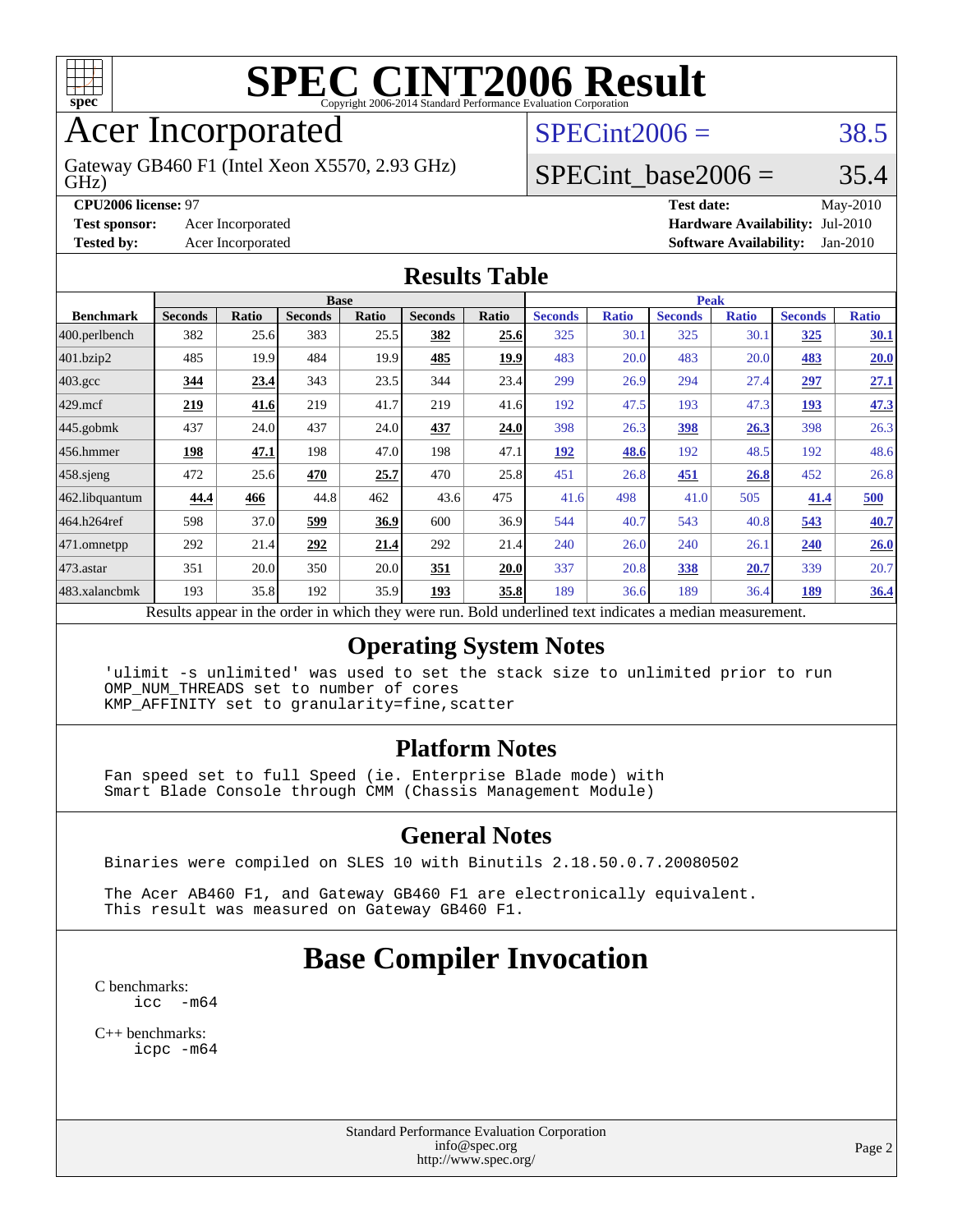

# Acer Incorporated

GHz) Gateway GB460 F1 (Intel Xeon X5570, 2.93 GHz)  $SPECint2006 = 38.5$  $SPECint2006 = 38.5$ 

SPECint base2006 =  $35.4$ 

**[CPU2006 license:](http://www.spec.org/auto/cpu2006/Docs/result-fields.html#CPU2006license)** 97 **[Test date:](http://www.spec.org/auto/cpu2006/Docs/result-fields.html#Testdate)** May-2010 **[Test sponsor:](http://www.spec.org/auto/cpu2006/Docs/result-fields.html#Testsponsor)** Acer Incorporated **[Hardware Availability:](http://www.spec.org/auto/cpu2006/Docs/result-fields.html#HardwareAvailability)** Jul-2010 **[Tested by:](http://www.spec.org/auto/cpu2006/Docs/result-fields.html#Testedby)** Acer Incorporated **[Software Availability:](http://www.spec.org/auto/cpu2006/Docs/result-fields.html#SoftwareAvailability)** Jan-2010

## **[Base Portability Flags](http://www.spec.org/auto/cpu2006/Docs/result-fields.html#BasePortabilityFlags)**

 400.perlbench: [-DSPEC\\_CPU\\_LP64](http://www.spec.org/cpu2006/results/res2010q3/cpu2006-20100608-11643.flags.html#b400.perlbench_basePORTABILITY_DSPEC_CPU_LP64) [-DSPEC\\_CPU\\_LINUX\\_X64](http://www.spec.org/cpu2006/results/res2010q3/cpu2006-20100608-11643.flags.html#b400.perlbench_baseCPORTABILITY_DSPEC_CPU_LINUX_X64) 401.bzip2: [-DSPEC\\_CPU\\_LP64](http://www.spec.org/cpu2006/results/res2010q3/cpu2006-20100608-11643.flags.html#suite_basePORTABILITY401_bzip2_DSPEC_CPU_LP64) 403.gcc: [-DSPEC\\_CPU\\_LP64](http://www.spec.org/cpu2006/results/res2010q3/cpu2006-20100608-11643.flags.html#suite_basePORTABILITY403_gcc_DSPEC_CPU_LP64) 429.mcf: [-DSPEC\\_CPU\\_LP64](http://www.spec.org/cpu2006/results/res2010q3/cpu2006-20100608-11643.flags.html#suite_basePORTABILITY429_mcf_DSPEC_CPU_LP64) 445.gobmk: [-DSPEC\\_CPU\\_LP64](http://www.spec.org/cpu2006/results/res2010q3/cpu2006-20100608-11643.flags.html#suite_basePORTABILITY445_gobmk_DSPEC_CPU_LP64) 456.hmmer: [-DSPEC\\_CPU\\_LP64](http://www.spec.org/cpu2006/results/res2010q3/cpu2006-20100608-11643.flags.html#suite_basePORTABILITY456_hmmer_DSPEC_CPU_LP64) 458.sjeng: [-DSPEC\\_CPU\\_LP64](http://www.spec.org/cpu2006/results/res2010q3/cpu2006-20100608-11643.flags.html#suite_basePORTABILITY458_sjeng_DSPEC_CPU_LP64) 462.libquantum: [-DSPEC\\_CPU\\_LP64](http://www.spec.org/cpu2006/results/res2010q3/cpu2006-20100608-11643.flags.html#suite_basePORTABILITY462_libquantum_DSPEC_CPU_LP64) [-DSPEC\\_CPU\\_LINUX](http://www.spec.org/cpu2006/results/res2010q3/cpu2006-20100608-11643.flags.html#b462.libquantum_baseCPORTABILITY_DSPEC_CPU_LINUX) 464.h264ref: [-DSPEC\\_CPU\\_LP64](http://www.spec.org/cpu2006/results/res2010q3/cpu2006-20100608-11643.flags.html#suite_basePORTABILITY464_h264ref_DSPEC_CPU_LP64) 471.omnetpp: [-DSPEC\\_CPU\\_LP64](http://www.spec.org/cpu2006/results/res2010q3/cpu2006-20100608-11643.flags.html#suite_basePORTABILITY471_omnetpp_DSPEC_CPU_LP64) 473.astar: [-DSPEC\\_CPU\\_LP64](http://www.spec.org/cpu2006/results/res2010q3/cpu2006-20100608-11643.flags.html#suite_basePORTABILITY473_astar_DSPEC_CPU_LP64) 483.xalancbmk: [-DSPEC\\_CPU\\_LP64](http://www.spec.org/cpu2006/results/res2010q3/cpu2006-20100608-11643.flags.html#suite_basePORTABILITY483_xalancbmk_DSPEC_CPU_LP64) [-DSPEC\\_CPU\\_LINUX](http://www.spec.org/cpu2006/results/res2010q3/cpu2006-20100608-11643.flags.html#b483.xalancbmk_baseCXXPORTABILITY_DSPEC_CPU_LINUX)

### **[Base Optimization Flags](http://www.spec.org/auto/cpu2006/Docs/result-fields.html#BaseOptimizationFlags)**

[C benchmarks](http://www.spec.org/auto/cpu2006/Docs/result-fields.html#Cbenchmarks):

[-xSSE4.2](http://www.spec.org/cpu2006/results/res2010q3/cpu2006-20100608-11643.flags.html#user_CCbase_f-xSSE42_f91528193cf0b216347adb8b939d4107) [-ipo](http://www.spec.org/cpu2006/results/res2010q3/cpu2006-20100608-11643.flags.html#user_CCbase_f-ipo) [-O3](http://www.spec.org/cpu2006/results/res2010q3/cpu2006-20100608-11643.flags.html#user_CCbase_f-O3) [-no-prec-div](http://www.spec.org/cpu2006/results/res2010q3/cpu2006-20100608-11643.flags.html#user_CCbase_f-no-prec-div) [-static](http://www.spec.org/cpu2006/results/res2010q3/cpu2006-20100608-11643.flags.html#user_CCbase_f-static) [-parallel](http://www.spec.org/cpu2006/results/res2010q3/cpu2006-20100608-11643.flags.html#user_CCbase_f-parallel) [-opt-prefetch](http://www.spec.org/cpu2006/results/res2010q3/cpu2006-20100608-11643.flags.html#user_CCbase_f-opt-prefetch)

[C++ benchmarks:](http://www.spec.org/auto/cpu2006/Docs/result-fields.html#CXXbenchmarks)

[-xSSE4.2](http://www.spec.org/cpu2006/results/res2010q3/cpu2006-20100608-11643.flags.html#user_CXXbase_f-xSSE42_f91528193cf0b216347adb8b939d4107) [-ipo](http://www.spec.org/cpu2006/results/res2010q3/cpu2006-20100608-11643.flags.html#user_CXXbase_f-ipo) [-O3](http://www.spec.org/cpu2006/results/res2010q3/cpu2006-20100608-11643.flags.html#user_CXXbase_f-O3) [-no-prec-div](http://www.spec.org/cpu2006/results/res2010q3/cpu2006-20100608-11643.flags.html#user_CXXbase_f-no-prec-div) [-opt-prefetch](http://www.spec.org/cpu2006/results/res2010q3/cpu2006-20100608-11643.flags.html#user_CXXbase_f-opt-prefetch) [-Wl,-z,muldefs](http://www.spec.org/cpu2006/results/res2010q3/cpu2006-20100608-11643.flags.html#user_CXXbase_link_force_multiple1_74079c344b956b9658436fd1b6dd3a8a) [-L/home/cmplr/usr3/alrahate/cpu2006.1.1.ic11.1/libic11.1-64bit -lsmartheap64](http://www.spec.org/cpu2006/results/res2010q3/cpu2006-20100608-11643.flags.html#user_CXXbase_SmartHeap64_e2306cda84805d1ab360117a79ff779c)

### **[Base Other Flags](http://www.spec.org/auto/cpu2006/Docs/result-fields.html#BaseOtherFlags)**

[C benchmarks](http://www.spec.org/auto/cpu2006/Docs/result-fields.html#Cbenchmarks):

403.gcc: [-Dalloca=\\_alloca](http://www.spec.org/cpu2006/results/res2010q3/cpu2006-20100608-11643.flags.html#b403.gcc_baseEXTRA_CFLAGS_Dalloca_be3056838c12de2578596ca5467af7f3)

# **[Peak Compiler Invocation](http://www.spec.org/auto/cpu2006/Docs/result-fields.html#PeakCompilerInvocation)**

[C benchmarks \(except as noted below\)](http://www.spec.org/auto/cpu2006/Docs/result-fields.html#Cbenchmarksexceptasnotedbelow):

[icc -m64](http://www.spec.org/cpu2006/results/res2010q3/cpu2006-20100608-11643.flags.html#user_CCpeak_intel_icc_64bit_f346026e86af2a669e726fe758c88044)

400.perlbench: [icc -m32](http://www.spec.org/cpu2006/results/res2010q3/cpu2006-20100608-11643.flags.html#user_peakCCLD400_perlbench_intel_icc_32bit_a6a621f8d50482236b970c6ac5f55f93)

429.mcf: [icc -m32](http://www.spec.org/cpu2006/results/res2010q3/cpu2006-20100608-11643.flags.html#user_peakCCLD429_mcf_intel_icc_32bit_a6a621f8d50482236b970c6ac5f55f93)

445.gobmk: [icc -m32](http://www.spec.org/cpu2006/results/res2010q3/cpu2006-20100608-11643.flags.html#user_peakCCLD445_gobmk_intel_icc_32bit_a6a621f8d50482236b970c6ac5f55f93)

464.h264ref: [icc -m32](http://www.spec.org/cpu2006/results/res2010q3/cpu2006-20100608-11643.flags.html#user_peakCCLD464_h264ref_intel_icc_32bit_a6a621f8d50482236b970c6ac5f55f93)

[C++ benchmarks \(except as noted below\):](http://www.spec.org/auto/cpu2006/Docs/result-fields.html#CXXbenchmarksexceptasnotedbelow) [icpc -m32](http://www.spec.org/cpu2006/results/res2010q3/cpu2006-20100608-11643.flags.html#user_CXXpeak_intel_icpc_32bit_4e5a5ef1a53fd332b3c49e69c3330699)

Continued on next page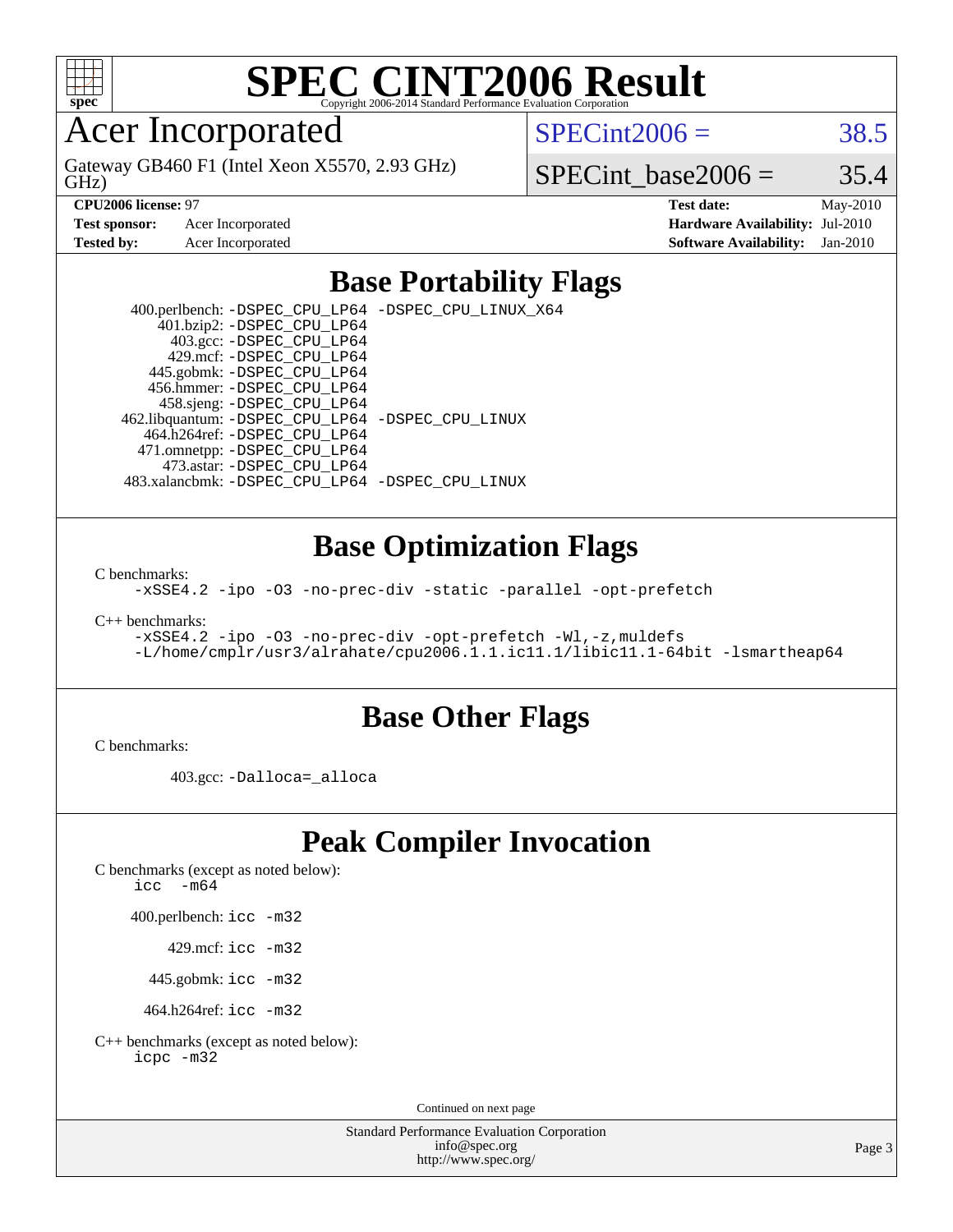

Acer Incorporated

GHz) Gateway GB460 F1 (Intel Xeon X5570, 2.93 GHz)  $SPECint2006 = 38.5$  $SPECint2006 = 38.5$ 

SPECint base2006 =  $35.4$ 

**[Test sponsor:](http://www.spec.org/auto/cpu2006/Docs/result-fields.html#Testsponsor)** Acer Incorporated **[Hardware Availability:](http://www.spec.org/auto/cpu2006/Docs/result-fields.html#HardwareAvailability)** Jul-2010

**[CPU2006 license:](http://www.spec.org/auto/cpu2006/Docs/result-fields.html#CPU2006license)** 97 **[Test date:](http://www.spec.org/auto/cpu2006/Docs/result-fields.html#Testdate)** May-2010 **[Tested by:](http://www.spec.org/auto/cpu2006/Docs/result-fields.html#Testedby)** Acer Incorporated **[Software Availability:](http://www.spec.org/auto/cpu2006/Docs/result-fields.html#SoftwareAvailability)** Jan-2010

# **[Peak Compiler Invocation \(Continued\)](http://www.spec.org/auto/cpu2006/Docs/result-fields.html#PeakCompilerInvocation)**

473.astar: [icpc -m64](http://www.spec.org/cpu2006/results/res2010q3/cpu2006-20100608-11643.flags.html#user_peakCXXLD473_astar_intel_icpc_64bit_fc66a5337ce925472a5c54ad6a0de310)

### **[Peak Portability Flags](http://www.spec.org/auto/cpu2006/Docs/result-fields.html#PeakPortabilityFlags)**

 400.perlbench: [-DSPEC\\_CPU\\_LINUX\\_IA32](http://www.spec.org/cpu2006/results/res2010q3/cpu2006-20100608-11643.flags.html#b400.perlbench_peakCPORTABILITY_DSPEC_CPU_LINUX_IA32) 401.bzip2: [-DSPEC\\_CPU\\_LP64](http://www.spec.org/cpu2006/results/res2010q3/cpu2006-20100608-11643.flags.html#suite_peakPORTABILITY401_bzip2_DSPEC_CPU_LP64)

 403.gcc: [-DSPEC\\_CPU\\_LP64](http://www.spec.org/cpu2006/results/res2010q3/cpu2006-20100608-11643.flags.html#suite_peakPORTABILITY403_gcc_DSPEC_CPU_LP64) 456.hmmer: [-DSPEC\\_CPU\\_LP64](http://www.spec.org/cpu2006/results/res2010q3/cpu2006-20100608-11643.flags.html#suite_peakPORTABILITY456_hmmer_DSPEC_CPU_LP64) 458.sjeng: [-DSPEC\\_CPU\\_LP64](http://www.spec.org/cpu2006/results/res2010q3/cpu2006-20100608-11643.flags.html#suite_peakPORTABILITY458_sjeng_DSPEC_CPU_LP64) 462.libquantum: [-DSPEC\\_CPU\\_LP64](http://www.spec.org/cpu2006/results/res2010q3/cpu2006-20100608-11643.flags.html#suite_peakPORTABILITY462_libquantum_DSPEC_CPU_LP64) [-DSPEC\\_CPU\\_LINUX](http://www.spec.org/cpu2006/results/res2010q3/cpu2006-20100608-11643.flags.html#b462.libquantum_peakCPORTABILITY_DSPEC_CPU_LINUX) 473.astar: [-DSPEC\\_CPU\\_LP64](http://www.spec.org/cpu2006/results/res2010q3/cpu2006-20100608-11643.flags.html#suite_peakPORTABILITY473_astar_DSPEC_CPU_LP64) 483.xalancbmk: [-DSPEC\\_CPU\\_LINUX](http://www.spec.org/cpu2006/results/res2010q3/cpu2006-20100608-11643.flags.html#b483.xalancbmk_peakCXXPORTABILITY_DSPEC_CPU_LINUX)

# **[Peak Optimization Flags](http://www.spec.org/auto/cpu2006/Docs/result-fields.html#PeakOptimizationFlags)**

[C benchmarks](http://www.spec.org/auto/cpu2006/Docs/result-fields.html#Cbenchmarks):

 400.perlbench: [-xSSE4.2](http://www.spec.org/cpu2006/results/res2010q3/cpu2006-20100608-11643.flags.html#user_peakPASS2_CFLAGSPASS2_LDCFLAGS400_perlbench_f-xSSE42_f91528193cf0b216347adb8b939d4107)(pass 2) [-prof-gen](http://www.spec.org/cpu2006/results/res2010q3/cpu2006-20100608-11643.flags.html#user_peakPASS1_CFLAGSPASS1_LDCFLAGS400_perlbench_prof_gen_e43856698f6ca7b7e442dfd80e94a8fc)(pass 1) [-ipo](http://www.spec.org/cpu2006/results/res2010q3/cpu2006-20100608-11643.flags.html#user_peakPASS2_CFLAGSPASS2_LDCFLAGS400_perlbench_f-ipo)(pass 2) [-O3](http://www.spec.org/cpu2006/results/res2010q3/cpu2006-20100608-11643.flags.html#user_peakPASS2_CFLAGSPASS2_LDCFLAGS400_perlbench_f-O3)(pass 2) [-no-prec-div](http://www.spec.org/cpu2006/results/res2010q3/cpu2006-20100608-11643.flags.html#user_peakPASS2_CFLAGSPASS2_LDCFLAGS400_perlbench_f-no-prec-div)(pass 2) [-static](http://www.spec.org/cpu2006/results/res2010q3/cpu2006-20100608-11643.flags.html#user_peakPASS2_CFLAGSPASS2_LDCFLAGS400_perlbench_f-static)(pass 2) [-prof-use](http://www.spec.org/cpu2006/results/res2010q3/cpu2006-20100608-11643.flags.html#user_peakPASS2_CFLAGSPASS2_LDCFLAGS400_perlbench_prof_use_bccf7792157ff70d64e32fe3e1250b55)(pass 2) [-ansi-alias](http://www.spec.org/cpu2006/results/res2010q3/cpu2006-20100608-11643.flags.html#user_peakCOPTIMIZE400_perlbench_f-ansi-alias) [-opt-prefetch](http://www.spec.org/cpu2006/results/res2010q3/cpu2006-20100608-11643.flags.html#user_peakCOPTIMIZE400_perlbench_f-opt-prefetch) 401.bzip2: [-xSSE4.2](http://www.spec.org/cpu2006/results/res2010q3/cpu2006-20100608-11643.flags.html#user_peakPASS2_CFLAGSPASS2_LDCFLAGS401_bzip2_f-xSSE42_f91528193cf0b216347adb8b939d4107)(pass 2) [-prof-gen](http://www.spec.org/cpu2006/results/res2010q3/cpu2006-20100608-11643.flags.html#user_peakPASS1_CFLAGSPASS1_LDCFLAGS401_bzip2_prof_gen_e43856698f6ca7b7e442dfd80e94a8fc)(pass 1) [-ipo](http://www.spec.org/cpu2006/results/res2010q3/cpu2006-20100608-11643.flags.html#user_peakPASS2_CFLAGSPASS2_LDCFLAGS401_bzip2_f-ipo)(pass 2) [-O3](http://www.spec.org/cpu2006/results/res2010q3/cpu2006-20100608-11643.flags.html#user_peakPASS2_CFLAGSPASS2_LDCFLAGS401_bzip2_f-O3)(pass 2) [-no-prec-div](http://www.spec.org/cpu2006/results/res2010q3/cpu2006-20100608-11643.flags.html#user_peakCOPTIMIZEPASS2_CFLAGSPASS2_LDCFLAGS401_bzip2_f-no-prec-div) [-static](http://www.spec.org/cpu2006/results/res2010q3/cpu2006-20100608-11643.flags.html#user_peakPASS2_CFLAGSPASS2_LDCFLAGS401_bzip2_f-static)(pass 2) [-prof-use](http://www.spec.org/cpu2006/results/res2010q3/cpu2006-20100608-11643.flags.html#user_peakPASS2_CFLAGSPASS2_LDCFLAGS401_bzip2_prof_use_bccf7792157ff70d64e32fe3e1250b55)(pass 2) [-auto-ilp32](http://www.spec.org/cpu2006/results/res2010q3/cpu2006-20100608-11643.flags.html#user_peakCOPTIMIZE401_bzip2_f-auto-ilp32) [-opt-prefetch](http://www.spec.org/cpu2006/results/res2010q3/cpu2006-20100608-11643.flags.html#user_peakCOPTIMIZE401_bzip2_f-opt-prefetch) [-ansi-alias](http://www.spec.org/cpu2006/results/res2010q3/cpu2006-20100608-11643.flags.html#user_peakCOPTIMIZE401_bzip2_f-ansi-alias) 403.gcc: [-xSSE4.2](http://www.spec.org/cpu2006/results/res2010q3/cpu2006-20100608-11643.flags.html#user_peakCOPTIMIZE403_gcc_f-xSSE42_f91528193cf0b216347adb8b939d4107) [-ipo](http://www.spec.org/cpu2006/results/res2010q3/cpu2006-20100608-11643.flags.html#user_peakCOPTIMIZE403_gcc_f-ipo) [-O3](http://www.spec.org/cpu2006/results/res2010q3/cpu2006-20100608-11643.flags.html#user_peakCOPTIMIZE403_gcc_f-O3) [-no-prec-div](http://www.spec.org/cpu2006/results/res2010q3/cpu2006-20100608-11643.flags.html#user_peakCOPTIMIZE403_gcc_f-no-prec-div) [-static](http://www.spec.org/cpu2006/results/res2010q3/cpu2006-20100608-11643.flags.html#user_peakCOPTIMIZE403_gcc_f-static) [-inline-calloc](http://www.spec.org/cpu2006/results/res2010q3/cpu2006-20100608-11643.flags.html#user_peakCOPTIMIZE403_gcc_f-inline-calloc) [-opt-malloc-options=3](http://www.spec.org/cpu2006/results/res2010q3/cpu2006-20100608-11643.flags.html#user_peakCOPTIMIZE403_gcc_f-opt-malloc-options_13ab9b803cf986b4ee62f0a5998c2238) [-auto-ilp32](http://www.spec.org/cpu2006/results/res2010q3/cpu2006-20100608-11643.flags.html#user_peakCOPTIMIZE403_gcc_f-auto-ilp32) 429.mcf: [-xSSE4.2](http://www.spec.org/cpu2006/results/res2010q3/cpu2006-20100608-11643.flags.html#user_peakCOPTIMIZE429_mcf_f-xSSE42_f91528193cf0b216347adb8b939d4107) [-ipo](http://www.spec.org/cpu2006/results/res2010q3/cpu2006-20100608-11643.flags.html#user_peakCOPTIMIZE429_mcf_f-ipo) [-O3](http://www.spec.org/cpu2006/results/res2010q3/cpu2006-20100608-11643.flags.html#user_peakCOPTIMIZE429_mcf_f-O3) [-no-prec-div](http://www.spec.org/cpu2006/results/res2010q3/cpu2006-20100608-11643.flags.html#user_peakCOPTIMIZE429_mcf_f-no-prec-div) [-static](http://www.spec.org/cpu2006/results/res2010q3/cpu2006-20100608-11643.flags.html#user_peakCOPTIMIZE429_mcf_f-static) [-opt-prefetch](http://www.spec.org/cpu2006/results/res2010q3/cpu2006-20100608-11643.flags.html#user_peakCOPTIMIZE429_mcf_f-opt-prefetch) 445.gobmk: [-xSSE4.2](http://www.spec.org/cpu2006/results/res2010q3/cpu2006-20100608-11643.flags.html#user_peakPASS2_CFLAGSPASS2_LDCFLAGS445_gobmk_f-xSSE42_f91528193cf0b216347adb8b939d4107)(pass 2) [-prof-gen](http://www.spec.org/cpu2006/results/res2010q3/cpu2006-20100608-11643.flags.html#user_peakPASS1_CFLAGSPASS1_LDCFLAGS445_gobmk_prof_gen_e43856698f6ca7b7e442dfd80e94a8fc)(pass 1) [-prof-use](http://www.spec.org/cpu2006/results/res2010q3/cpu2006-20100608-11643.flags.html#user_peakPASS2_CFLAGSPASS2_LDCFLAGS445_gobmk_prof_use_bccf7792157ff70d64e32fe3e1250b55)(pass 2) [-O2](http://www.spec.org/cpu2006/results/res2010q3/cpu2006-20100608-11643.flags.html#user_peakCOPTIMIZE445_gobmk_f-O2) [-ipo](http://www.spec.org/cpu2006/results/res2010q3/cpu2006-20100608-11643.flags.html#user_peakCOPTIMIZE445_gobmk_f-ipo) [-no-prec-div](http://www.spec.org/cpu2006/results/res2010q3/cpu2006-20100608-11643.flags.html#user_peakCOPTIMIZE445_gobmk_f-no-prec-div) [-ansi-alias](http://www.spec.org/cpu2006/results/res2010q3/cpu2006-20100608-11643.flags.html#user_peakCOPTIMIZE445_gobmk_f-ansi-alias) 456.hmmer: [-xSSE4.2](http://www.spec.org/cpu2006/results/res2010q3/cpu2006-20100608-11643.flags.html#user_peakCOPTIMIZE456_hmmer_f-xSSE42_f91528193cf0b216347adb8b939d4107) [-ipo](http://www.spec.org/cpu2006/results/res2010q3/cpu2006-20100608-11643.flags.html#user_peakCOPTIMIZE456_hmmer_f-ipo) [-O3](http://www.spec.org/cpu2006/results/res2010q3/cpu2006-20100608-11643.flags.html#user_peakCOPTIMIZE456_hmmer_f-O3) [-no-prec-div](http://www.spec.org/cpu2006/results/res2010q3/cpu2006-20100608-11643.flags.html#user_peakCOPTIMIZE456_hmmer_f-no-prec-div) [-static](http://www.spec.org/cpu2006/results/res2010q3/cpu2006-20100608-11643.flags.html#user_peakCOPTIMIZE456_hmmer_f-static) [-unroll2](http://www.spec.org/cpu2006/results/res2010q3/cpu2006-20100608-11643.flags.html#user_peakCOPTIMIZE456_hmmer_f-unroll_784dae83bebfb236979b41d2422d7ec2) [-ansi-alias](http://www.spec.org/cpu2006/results/res2010q3/cpu2006-20100608-11643.flags.html#user_peakCOPTIMIZE456_hmmer_f-ansi-alias) [-auto-ilp32](http://www.spec.org/cpu2006/results/res2010q3/cpu2006-20100608-11643.flags.html#user_peakCOPTIMIZE456_hmmer_f-auto-ilp32) 458.sjeng: [-xSSE4.2](http://www.spec.org/cpu2006/results/res2010q3/cpu2006-20100608-11643.flags.html#user_peakPASS2_CFLAGSPASS2_LDCFLAGS458_sjeng_f-xSSE42_f91528193cf0b216347adb8b939d4107)(pass 2) [-prof-gen](http://www.spec.org/cpu2006/results/res2010q3/cpu2006-20100608-11643.flags.html#user_peakPASS1_CFLAGSPASS1_LDCFLAGS458_sjeng_prof_gen_e43856698f6ca7b7e442dfd80e94a8fc)(pass 1) [-ipo](http://www.spec.org/cpu2006/results/res2010q3/cpu2006-20100608-11643.flags.html#user_peakPASS2_CFLAGSPASS2_LDCFLAGS458_sjeng_f-ipo)(pass 2) [-O3](http://www.spec.org/cpu2006/results/res2010q3/cpu2006-20100608-11643.flags.html#user_peakPASS2_CFLAGSPASS2_LDCFLAGS458_sjeng_f-O3)(pass 2) [-no-prec-div](http://www.spec.org/cpu2006/results/res2010q3/cpu2006-20100608-11643.flags.html#user_peakPASS2_CFLAGSPASS2_LDCFLAGS458_sjeng_f-no-prec-div)(pass 2) [-static](http://www.spec.org/cpu2006/results/res2010q3/cpu2006-20100608-11643.flags.html#user_peakPASS2_CFLAGSPASS2_LDCFLAGS458_sjeng_f-static)(pass 2) [-prof-use](http://www.spec.org/cpu2006/results/res2010q3/cpu2006-20100608-11643.flags.html#user_peakPASS2_CFLAGSPASS2_LDCFLAGS458_sjeng_prof_use_bccf7792157ff70d64e32fe3e1250b55)(pass 2) [-unroll4](http://www.spec.org/cpu2006/results/res2010q3/cpu2006-20100608-11643.flags.html#user_peakCOPTIMIZE458_sjeng_f-unroll_4e5e4ed65b7fd20bdcd365bec371b81f) 462.libquantum: [-xSSE4.2](http://www.spec.org/cpu2006/results/res2010q3/cpu2006-20100608-11643.flags.html#user_peakCOPTIMIZE462_libquantum_f-xSSE42_f91528193cf0b216347adb8b939d4107) [-ipo](http://www.spec.org/cpu2006/results/res2010q3/cpu2006-20100608-11643.flags.html#user_peakCOPTIMIZE462_libquantum_f-ipo) [-O3](http://www.spec.org/cpu2006/results/res2010q3/cpu2006-20100608-11643.flags.html#user_peakCOPTIMIZE462_libquantum_f-O3) [-no-prec-div](http://www.spec.org/cpu2006/results/res2010q3/cpu2006-20100608-11643.flags.html#user_peakCOPTIMIZE462_libquantum_f-no-prec-div) [-static](http://www.spec.org/cpu2006/results/res2010q3/cpu2006-20100608-11643.flags.html#user_peakCOPTIMIZE462_libquantum_f-static) [-parallel](http://www.spec.org/cpu2006/results/res2010q3/cpu2006-20100608-11643.flags.html#user_peakCOPTIMIZE462_libquantum_f-parallel) [-opt-prefetch](http://www.spec.org/cpu2006/results/res2010q3/cpu2006-20100608-11643.flags.html#user_peakCOPTIMIZE462_libquantum_f-opt-prefetch) [-par-schedule-static=32768](http://www.spec.org/cpu2006/results/res2010q3/cpu2006-20100608-11643.flags.html#user_peakCOPTIMIZE462_libquantum_f-par-schedule_9386bcd99ba64e99ee01d1aafefddd14) [-ansi-alias](http://www.spec.org/cpu2006/results/res2010q3/cpu2006-20100608-11643.flags.html#user_peakCOPTIMIZE462_libquantum_f-ansi-alias) 464.h264ref: [-xSSE4.2](http://www.spec.org/cpu2006/results/res2010q3/cpu2006-20100608-11643.flags.html#user_peakPASS2_CFLAGSPASS2_LDCFLAGS464_h264ref_f-xSSE42_f91528193cf0b216347adb8b939d4107)(pass 2) [-prof-gen](http://www.spec.org/cpu2006/results/res2010q3/cpu2006-20100608-11643.flags.html#user_peakPASS1_CFLAGSPASS1_LDCFLAGS464_h264ref_prof_gen_e43856698f6ca7b7e442dfd80e94a8fc)(pass 1) [-ipo](http://www.spec.org/cpu2006/results/res2010q3/cpu2006-20100608-11643.flags.html#user_peakPASS2_CFLAGSPASS2_LDCFLAGS464_h264ref_f-ipo)(pass 2) [-O3](http://www.spec.org/cpu2006/results/res2010q3/cpu2006-20100608-11643.flags.html#user_peakPASS2_CFLAGSPASS2_LDCFLAGS464_h264ref_f-O3)(pass 2) [-no-prec-div](http://www.spec.org/cpu2006/results/res2010q3/cpu2006-20100608-11643.flags.html#user_peakPASS2_CFLAGSPASS2_LDCFLAGS464_h264ref_f-no-prec-div)(pass 2) [-static](http://www.spec.org/cpu2006/results/res2010q3/cpu2006-20100608-11643.flags.html#user_peakPASS2_CFLAGSPASS2_LDCFLAGS464_h264ref_f-static)(pass 2) [-prof-use](http://www.spec.org/cpu2006/results/res2010q3/cpu2006-20100608-11643.flags.html#user_peakPASS2_CFLAGSPASS2_LDCFLAGS464_h264ref_prof_use_bccf7792157ff70d64e32fe3e1250b55)(pass 2) [-unroll2](http://www.spec.org/cpu2006/results/res2010q3/cpu2006-20100608-11643.flags.html#user_peakCOPTIMIZE464_h264ref_f-unroll_784dae83bebfb236979b41d2422d7ec2) [-ansi-alias](http://www.spec.org/cpu2006/results/res2010q3/cpu2006-20100608-11643.flags.html#user_peakCOPTIMIZE464_h264ref_f-ansi-alias)

Continued on next page